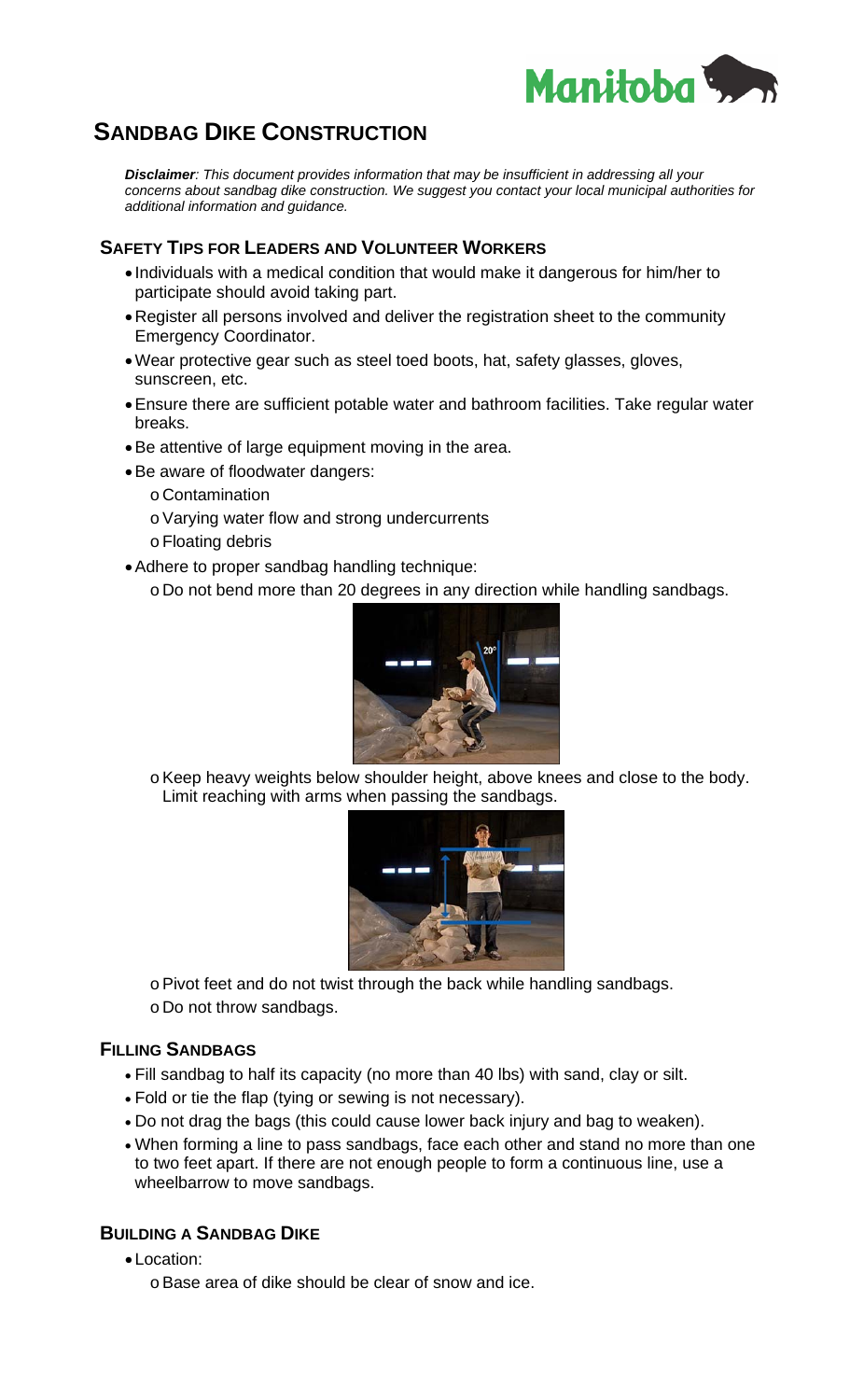- o To avoid flood water moving under a dike, do not build a dike on porous land or on a septic field.
- o The dike should be at least eight feet from building foundation. This prevents foundation damage and allows room for people and equipment to move. As well, this space allows more dike base width to be constructed should additional dike height be required.



o To create a more secure dike, when possible, create a trench in the soil that is one sandbag deep by two sandbags wide.

#### • Construction:

o Dike size:

• Height: Sandbag dikes require at least two feet of freeboard. Freeboard is the area of the dike between the highest floodwater level and the top of the dike:

# **predicted floodwater rise above ground level + two feet of freeboard**

### **= required dike height**

For example, if floodwater is predicted to rise four feet above ground level, the required dike height is at least six feet.  $(4' + 2'$  of freeboard = 6' high dike)



Sandbag dikes will compact when they get wet, which can reduce the available freeboard. The amount of compaction due to wetting increases with the size of the dike. Add at least five per cent to the required height of the dike to account for compaction. For example, add three to four inches for a six foot dike to account for compaction due to wetting.

• Width: The base of a sandbag dike is two feet wider than it's required height:

### *height* **+ two feet =** *width at base*

For example, a dike with a required height of six feet would have to be eight feet at its base.  $(6' + 2' = 8'$  wide at base)



- Sandbag dikes must be at least two feet wide across the top of dike.
- Due to the high pressure water can exert, consult your local authority for additional advice for dikes higher than six feet.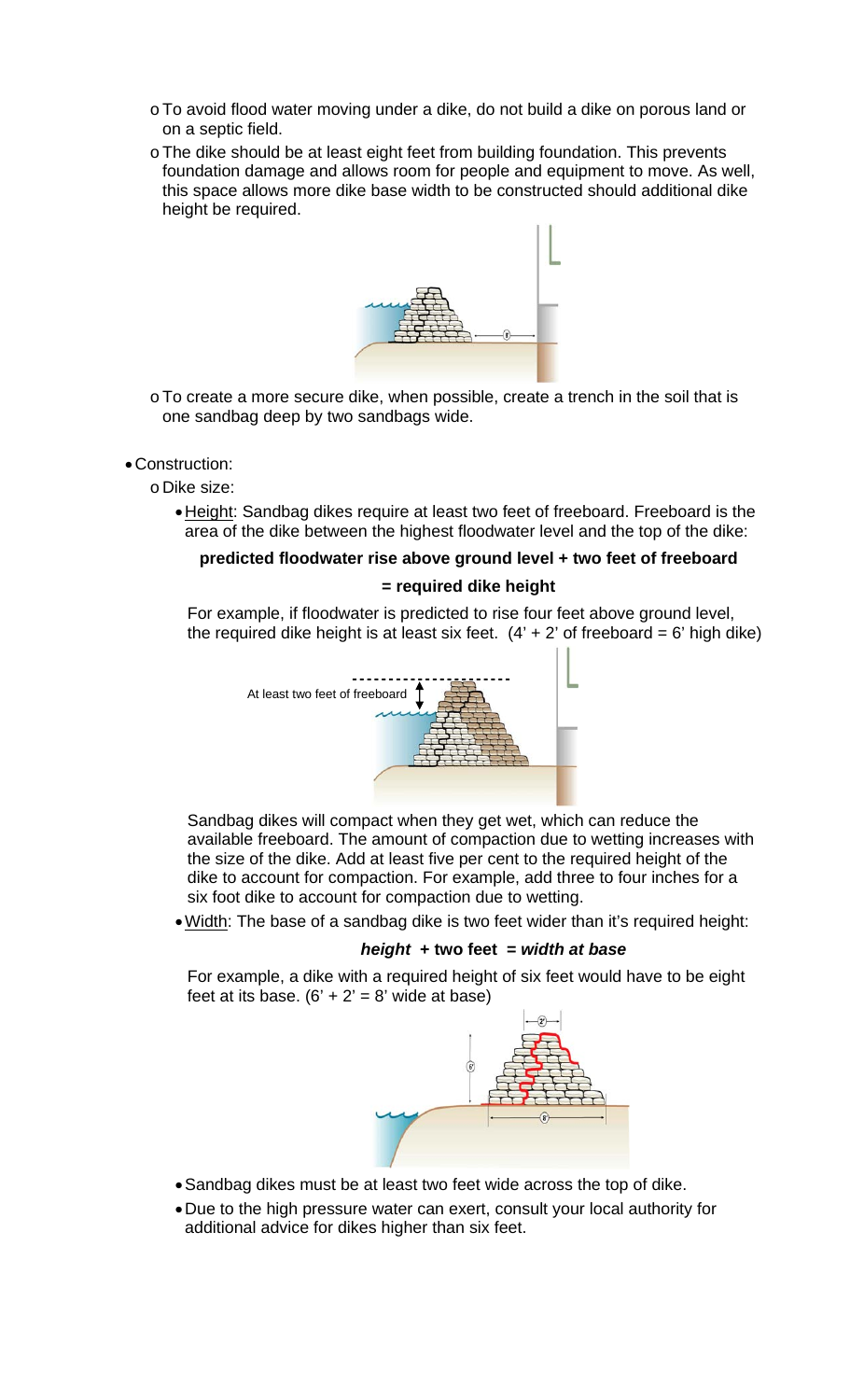- o Polyethylene sheets
	- Proper use and placement of polyethylene sheets is important to reduce the rate of water seeping through the dike. Use six mil polyethylene in three meter wide rolls on the river side of the dike. Have the polyethylene sheet protrude over the ground on the river side of the dike. Be careful not to puncture the polyethylene sheet. (The polyethylene sheet will be weaved between the courses of sandbags.)



o First course/bottom layer:

- Lay first course/bottom layer of bags parallel to river/water with the closed side of bag against river flow direction.
- The filled portion of the second bag sits over the empty portion of the previously placed bag. This is known as lapping.



- Drop the bags into place and tamp bags with feet to lodge them into place.
- Offset the bags from the previous row in the same course to form a brick pattern.



o Second and remaining courses:

• Rotate bags 90 degrees when laying second course of sandbags. Keep seal side of bag towards water/river. Ensure sandbags are well packed against each other and firmly in place.



- Change direction of bag from parallel to perpendicular to the river for each course of bags.
- Every second course of sandbags should be set back a quarter (1/4) of a sandbag width, both on the river side and the land side of the dike, producing a step-like appearance.